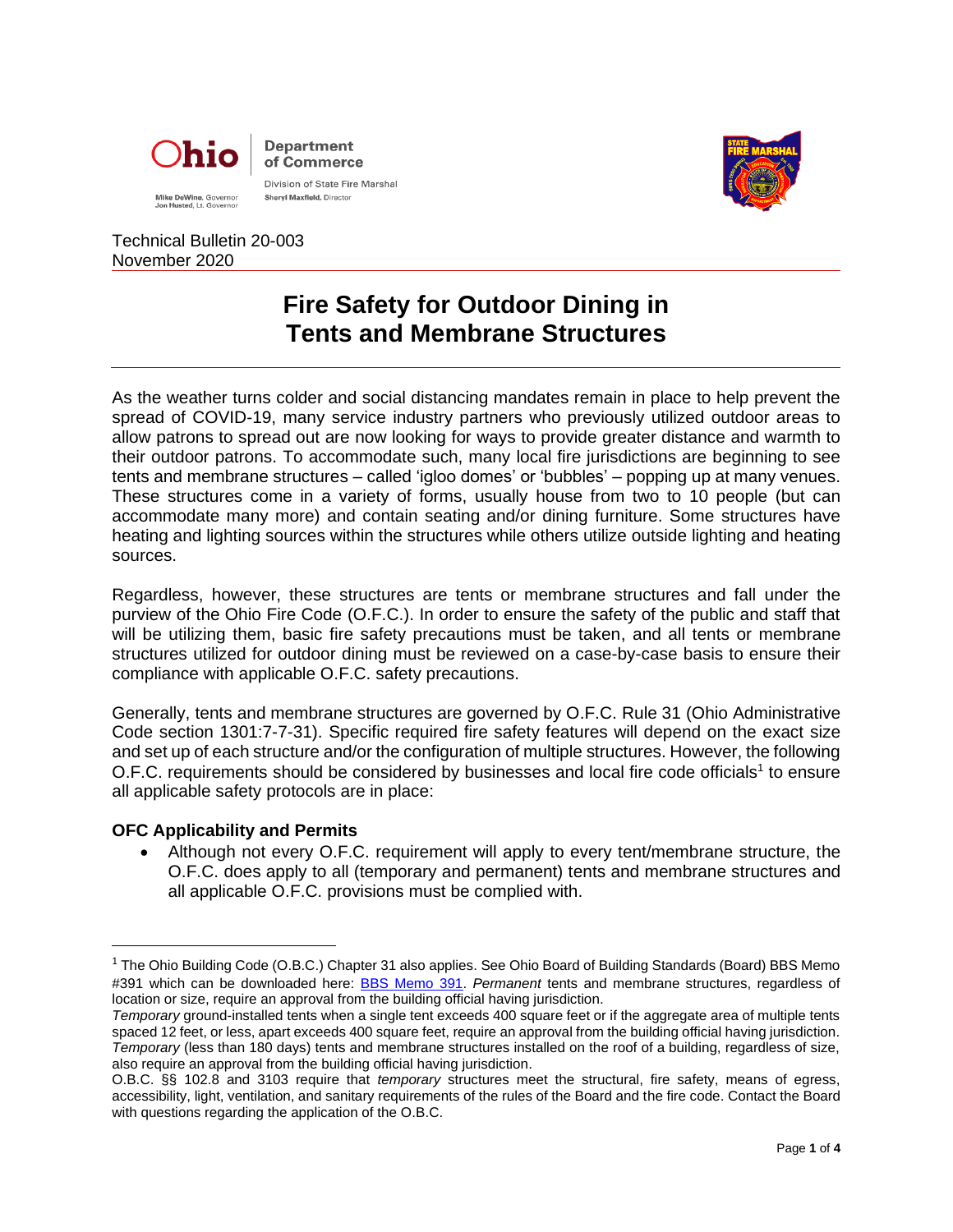- $\circ$  This is true regardless of the size of the tent/membrane structure and regardless of whether or not a permit is required.
- The O.F.C. requires permits for all temporary tents and membrane structures more than 400 sq. ft. in area.
	- $\circ$  A tent or membrane structure is considered 'temporary' if it is constructed for a period of 180 days or less.
	- $\circ$  Temporary tents and membrane structures under 400 sq. ft. in area do not require a permit.

NOTE: Not all local jurisdictions have a permitting program. In such jurisdictions, a permit would not be required. However, the O.F.C. would still apply to such structures and all applicable O.F.C. requirements would still have to be complied with.

NOTE: Some local jurisdictions have permitting programs that are more stringent than O.F.C. requirements and may require a permit for all tents and membrane structures regardless of size.

# **Fire apparatus access**

• Fire apparatus access roads are required and must be maintained.

#### **Location**

- Separation distances may be required depending on placement of tents and membrane structures in relation to buildings and/or other tents or membrane structures and depending on equipment used therein.
- Adequate emergency exit access from the restaurant or business that was in place prior to the placement of the outside tents or membrane structures must be maintained.

# **Anchorage**

• All tents and membrane structures must be adequately roped, braced and anchored to withstand prevalent weather conditions.

#### **Egress and aisleways**

NOTE: Many items in this section may not apply to smaller igloo or bubble structures but would apply to larger structures and tents.

- Egress must be such that points from within the tent or membrane structure are 100 feet or less from an exit and exits must be place at approximately equal intervals around the perimeter of the structure.
- The number of exits that are required in a tent or membrane structure is set by rule and depends on the occupant load.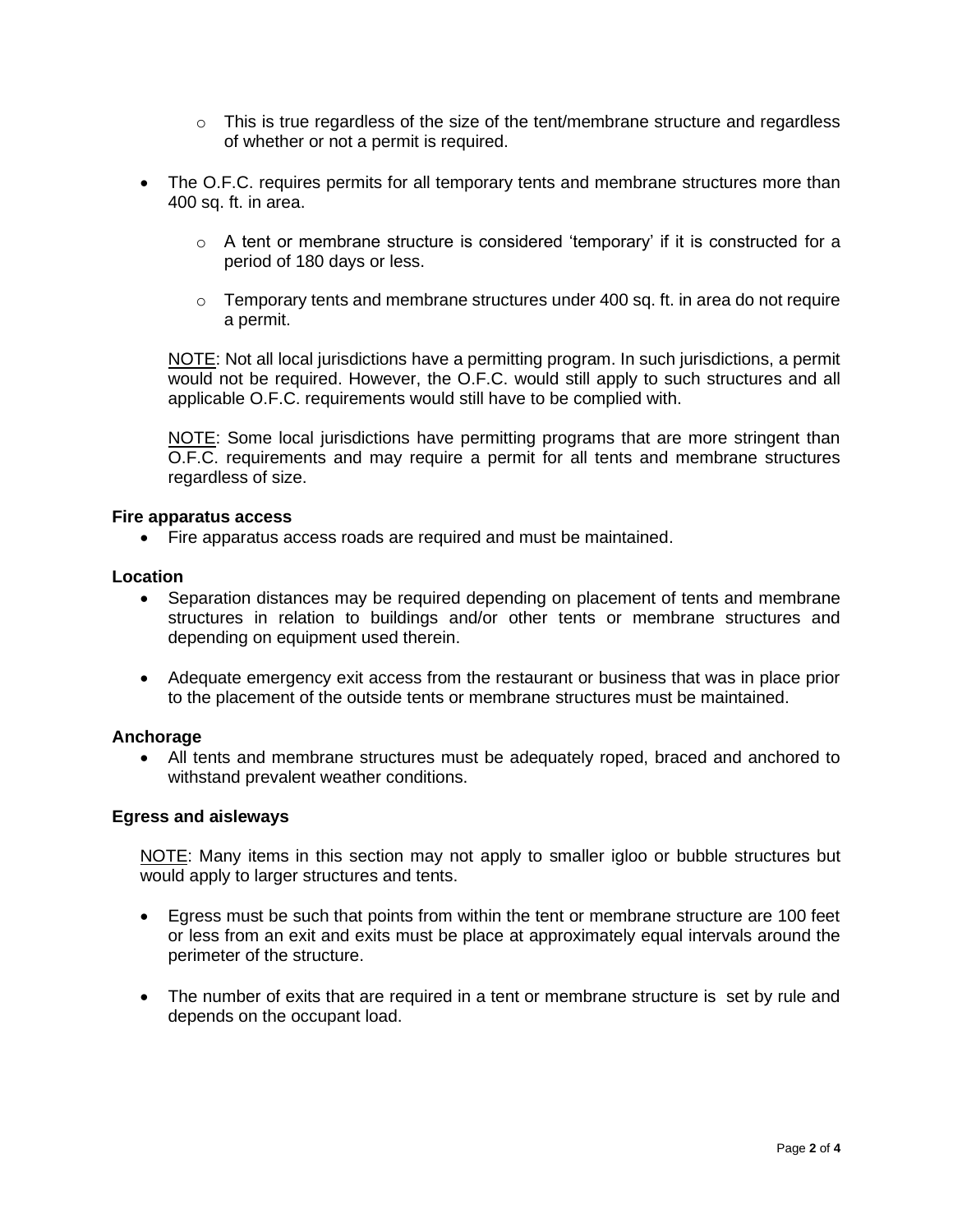NOTE: Although provisions in the OFC do address occupant load, current Ohio Department of Health (ODH) orders issued in response to COVID-19 may decrease acceptable occupant loads. Such decreased occupant loads would be enforceable by ODH officials.

- Exits must be clearly marked.
- Egress pathways must remain clear and unobstructed at all times (including from electrical cords, ropes, guy wires and anchors).
- Aisleways must be provided from seating areas and must remain unobstructed.
- Aisles must have a minimum width of no less than 44 inches.

# **Label**

- All tents and membrane structures must have a permanently affixed label bearing the tent or membrane structure size and fabric or material type.
- In addition to affixed labels, owners of tents and membrane structures should have documentation demonstrating compliance with National Fire Protection Association (NFPA) 701 ASTM E84 testing requirements.

#### **Combustible materials**

• Any tent or membrane structure that contains an assembly occupancy cannot have combustible materials such as hay, straw, shavings or similar material.

#### **Smoking**

- Smoking is not permitted in tents or membrane structures.
- Approved 'no smoking' signs must be posted.

#### **Open flames**

- Open flames are not permitted inside any tent or membrane structure open to the public unless approved by the fire code official.
- Open flames are also not permitted within 20 feet of any tent or membrane structure open to the public unless approved by the fire code official.
	- $\circ$  For this purpose, the term "open flames" includes candles and/or any device emitting a flame, fire or heat. It also includes any flammable or combustible liquids, gas, charcoal or other cooking device.

# **Fire protection**

- Fire extinguishers are required.
- Fire protection equipment, including fire hose lines, water supplies and other auxiliary fire equipment must be maintained at the site as required by the fire code official.